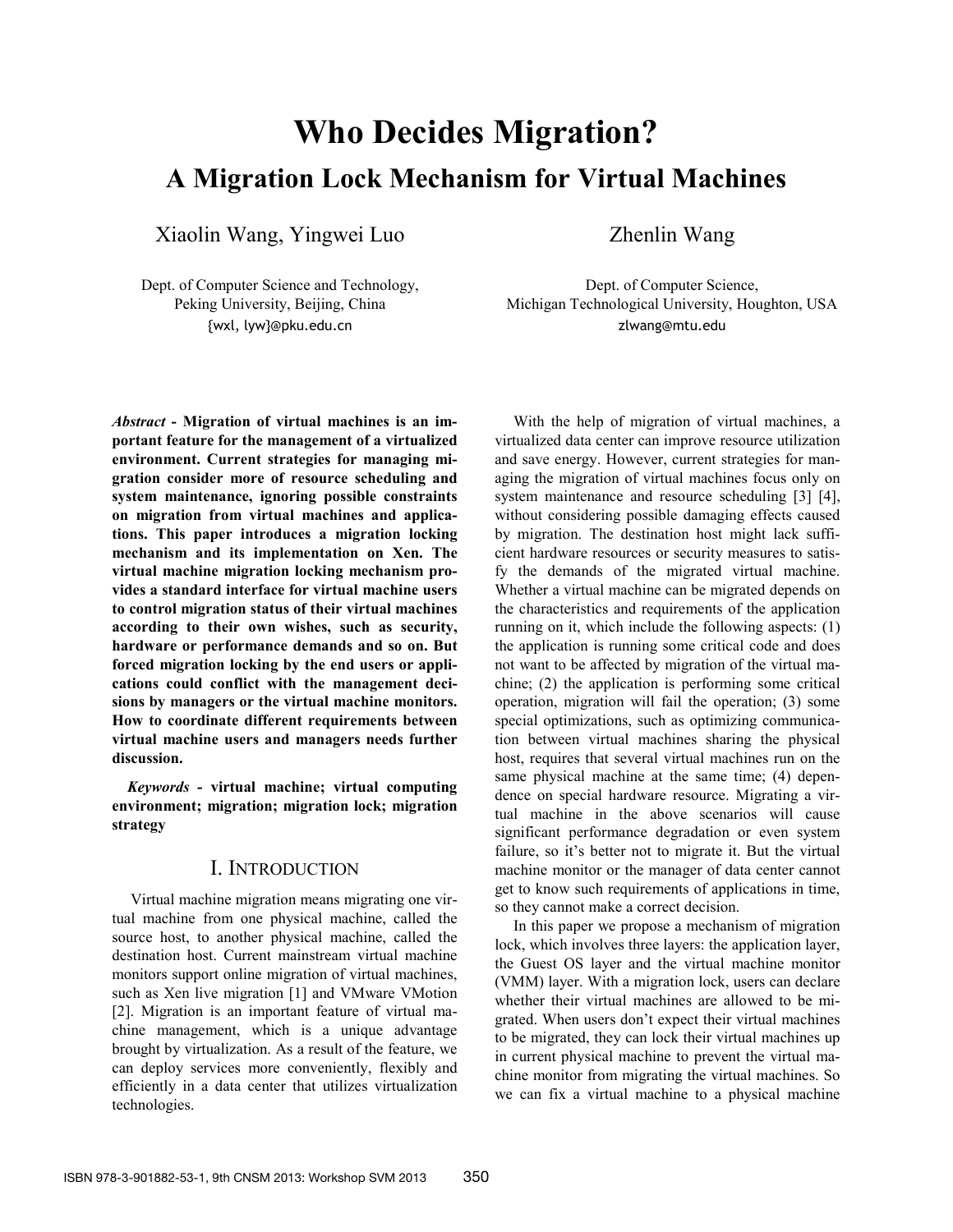when the virtual machine is reading or processing confidential data or when it has obtained sufficient resources in the current physical machine and does not expect to be migrated.

The rest of this paper is organized as follows. Section 2 introduces the design principles of our virtual machine migration locking mechanism. Section 3 gives a detailed description on how to implement the migration lock in Xen Hypervisor. Then, in Section 4, we describe how to set migration lock. The influence of the migration locking mechanism on management of the future virtualized computing environment is discussed in Section 5 and Section 6.

# II. DESIGN OF MIGRATION LOCKING **MECHANISM**

In a virtualized environment, virtual machines run above a virtual machine monitor, which is responsible for scheduling, allocating and managing resources [5]. Migration of virtual machines is also implemented by the virtual machine monitor. We can determine whether a virtual machine can be migrated by set a status flag for the virtual machine in the virtual machine monitor, as shown in Figure 1. If the virtual machine monitor or the virtual machine user attempts to migrate the virtual machine, the virtual machine monitor will check the status flag first. If it is permitted to be migrated, the migration operation will be executed; otherwise, the migration operation will be dropped.



Figure 1. Architecture of Virtual Machine Migration Lock

The status flag can be set in the configuration file or the starting command of the virtual machine, which is called static migration lock. Besides that, it can also be set by the virtual machine user at run time according to the needs. We refer to this type of flag as a dynamic migration lock. With a dynamic migration lock, a virtual machine can control its own migration status dynamically, and avoid to be migrated when it doesn't expect to be migrated, as shown in figure 2.



Figure 2. Set Migration Lock Dynamically

# III. IMPLEMENTATION OF MIGRATION LOCKING MECHANISM

According to the design described in Section 2, we have implemented the migration locking mechanism on Xen-3.3.1[6]. Detailed implementation can be divided into the following four aspects: Xen Hypervisor, Guest OS of Domain U, Application in Domain U and Xen Tools, which are elaborated in this section.

### *A. Xen Hypervisor*

 Xen maintains a structure (struct domain) that represents the status of a domain for every virtual machine. We add a variable (bool\_t *is\_migratory*) to this structure, which indicates whether the corresponding domain can be migrated. The command line option or the configuration setting of migration lock is indeed implemented as setting of the variable at the end. The migration command will check the variable before executing the migration operation. If it is not permitted to be migrated, it will stop the migration operation.

Besides that, one hypercall with a number *HYPERVISOR set migraton flag* is appended in Xen hypervisor. The setting of i*s\_migratory* in the domain structure is implemented through a handling function *do\_set\_migration\_flag* for this hypercall.

### *B. Guest OS of Domain U*

In order to achieve the goal that virtual machine users can determine whether their virtual machines can be migrated, we have implemented a transmission mechanism in the guest OS of domain U, which can transfer the command of setting migration lock from the application level to the Xen hypervisor. Because Xen supports both para-virtualization and fullvirtualization, we implement the transmission mechanism in both two types of virtual machines. Linux can be modified, so we use it as the guest OS of paravirtualized virtual machines; Windows operating system cannot be modified, so we use it as the guest OS of full-virtualized virtual machines.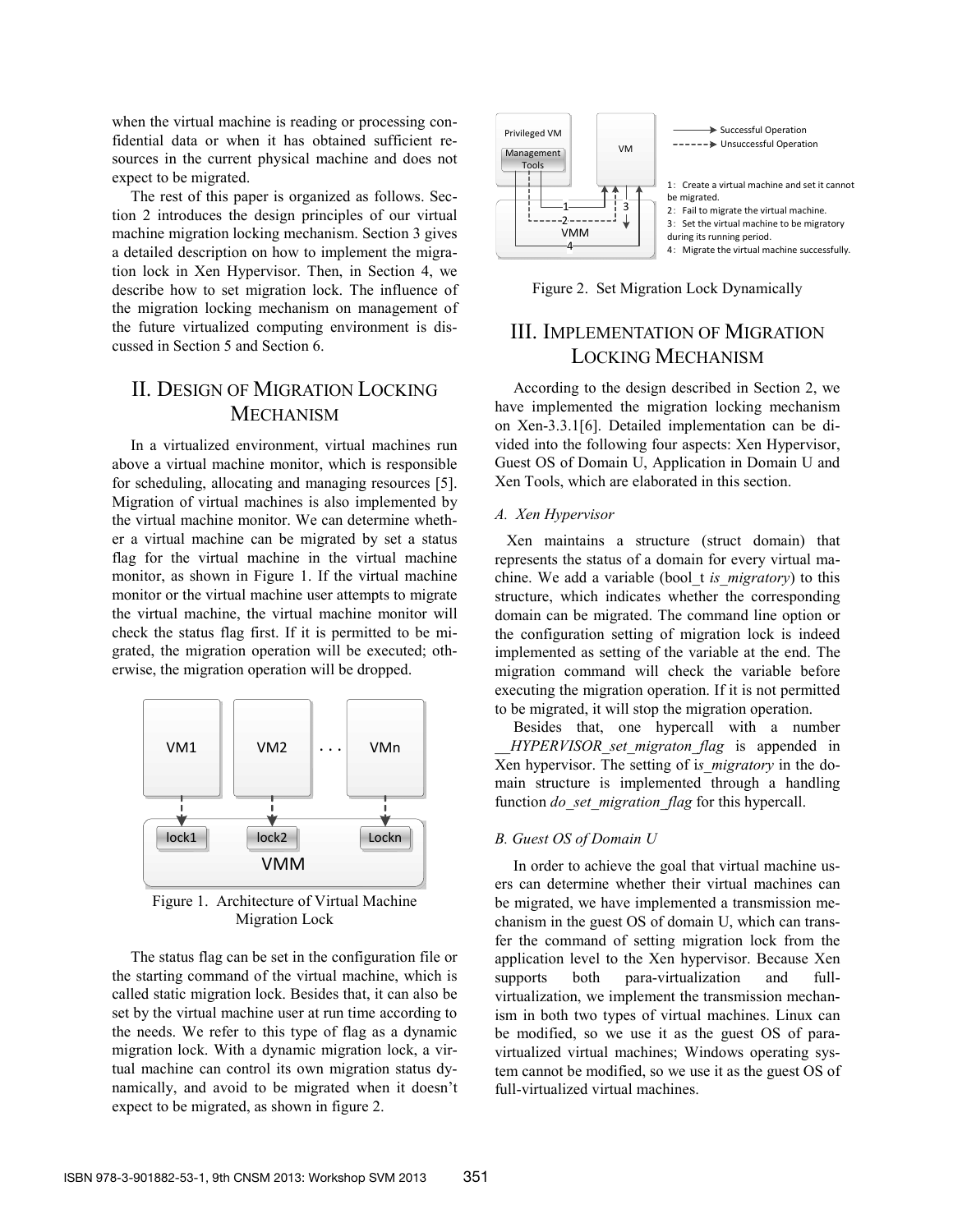*1) Linux Operating System:* The Linux operating system that we use is 64-bit, and its version number is 2.6.18. In this operating system, we append a function *sys\_set\_migration\_flag* that calls the hypercall implemented in Xen hypervisor and a system call with a number 325 which calls the function.

*2) Windows Operating System:* Because Windows is not an open source operating system and it cannot be modified, we append a windows device driver through which the virtual machine migration lock can be set.

We first obtain the number of hypercall pages of Xen Hypervisor via CPUID instruction. Then a block memory with the same size as the hypercall pages is allocated for setting new hypercall pages for Windows Operating System by using WRMSR instruction. Now we can set migration lock by calling the hypercall we have implemented in Xen hypervisor through the function handling I/O operations (*MldDDKDeviceIOControl*) in the Windows device driver.

#### *C. Application in Domain U*

We write an application tool for users to set migration lock. For different operating systems, its implementation is different. The tool sets migration lock via the system call described in Section 3.2.1 for Linux, while it achieves the same goal via the I/O control operation on the device driver described in Section 3.2.2 for Windows.

Users can also set migration lock by calling the system call or I/O control operation in their own applications.

### *D. Xen Tools*

Besides setting migration lock in domain U, we also can set migration lock when domain U is being created or started. Also the migration lock should be checked when migrating domain U. Both creating domain U and migrating domain U are associated with Xen tools, so we add the corresponding mechanism to *xm* and *xend*.

*1) Create or Start Domain U:* Users can create domain U via the xm command in Dom0. The specific format of the command is: *xm create [-c] [options] configuration\_file*. *xm* first parses the command and the configuration file, and then transfers the parsed results to *xend* which will call a function named *domain\_create* for creating a domain. The function creates a domain by calling a hypercall whose number is HYPERVISOR dometl. Figure 3 shows the specific process of creating a domain.



Figure 3. The Process of Creating Domain U

In order to set migration lock when creating or starting a domain, we append an option (-*migration*) in the configuration file and *xm* command, and parse and transfer the option in *xend*.

*2) Migrate Domain U:* Users issue the request of migration to Xen hypervisor via the command – *xm migrate*. After receiving the request, Xen hypervisor will call the function *domain\_migrate* to prepare for migration. The migration process is divided into two parts, device migration, which is accomplished by function *xc\_domain\_save*, and memory migration, which is accomplished by function *migrateDevices*. Figure 4 illustrates the process.

According to the analysis of the migration process described above, we can implement the migration lock checking in the two functions - *domain\_migrate* and *xc\_domain\_save*, to judge whether the domain is permitted to be migrated.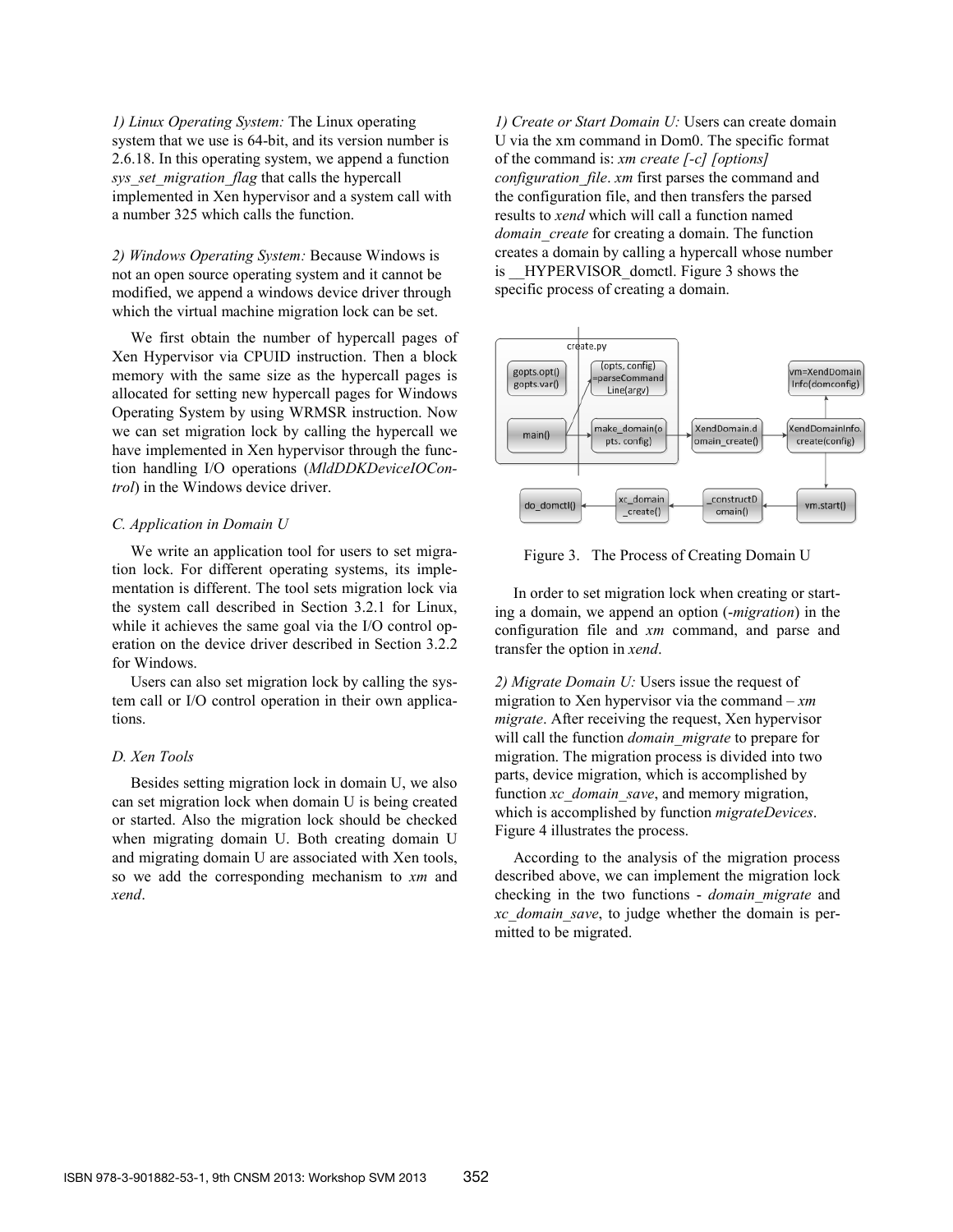

Figure 4. The Migration Process of Domain U

# IV. SETTING MIGRATION LOCK

As described in Section 3, we can set migration lock in two phases: one is at the time when a virtual machine is created or started; the other is during the running period of a virtual machine.

There are two ways for setting the migration lock when creating or starting the virtual machine.

The first way is appending the option (*-migraton*) to the command of creating or starting a domain. The specific format is:

*xm create config\_file -migration=yes|no* the migration flag set to be yes or no indicates that the virtual machine can or cannot to be migrated.

The second way is appending the following configuration:

#### *migration = yes|no*

to the configuration file of the virtual machine.

In order to increase flexibility, we support the virtual machine users to set migration lock in the guest operating system during the virtual machine is running. So virtual machine users can set migration lock dynamically according to the current running status of the virtual machines.

Virtual machine users can set migration lock dynamically via the lock setting application tool *set migration flag* provided by us. The specific format for running the application is:

### *set\_migration\_flag flag*

here flag is the parameter and its value must be 1 or 0 indicating whether the virtual machine can or cannot be migrated.

In addition, virtual machine users can also set migration in their own application programs via the interface provided by us. The interface and its usage are different for different guest operating system of virtual machines. For GNU/Linux operating system which runs upon a para-virtualized virtual machine, we provide a system call interface named syscall(325, flag, &ret). Here 325 is the system call number, flag is the same as described above and ret is the result of the system call. For Windows operating system running on a full-virtualized virtual machine, we provide a device driver in which setting migration lock is implemented. Users just need to create the device file and set migration lock via ioctl operations in their own application programs. Figure 5 shows how to set migration lock in an application program in Windows operating system.





### V. HOW TO USE MIGRATION LOCK

Virtual machine migration locking mechanism enables virtual machines to control migration by themselves and assures that they cannot be migrated if they don't expect to. So the current migration strategies should take migration lock into consideration. Which virtual machine should be locked and how long it will be locked have a great influence on migration strategies. Whether we should migrate a virtual machine